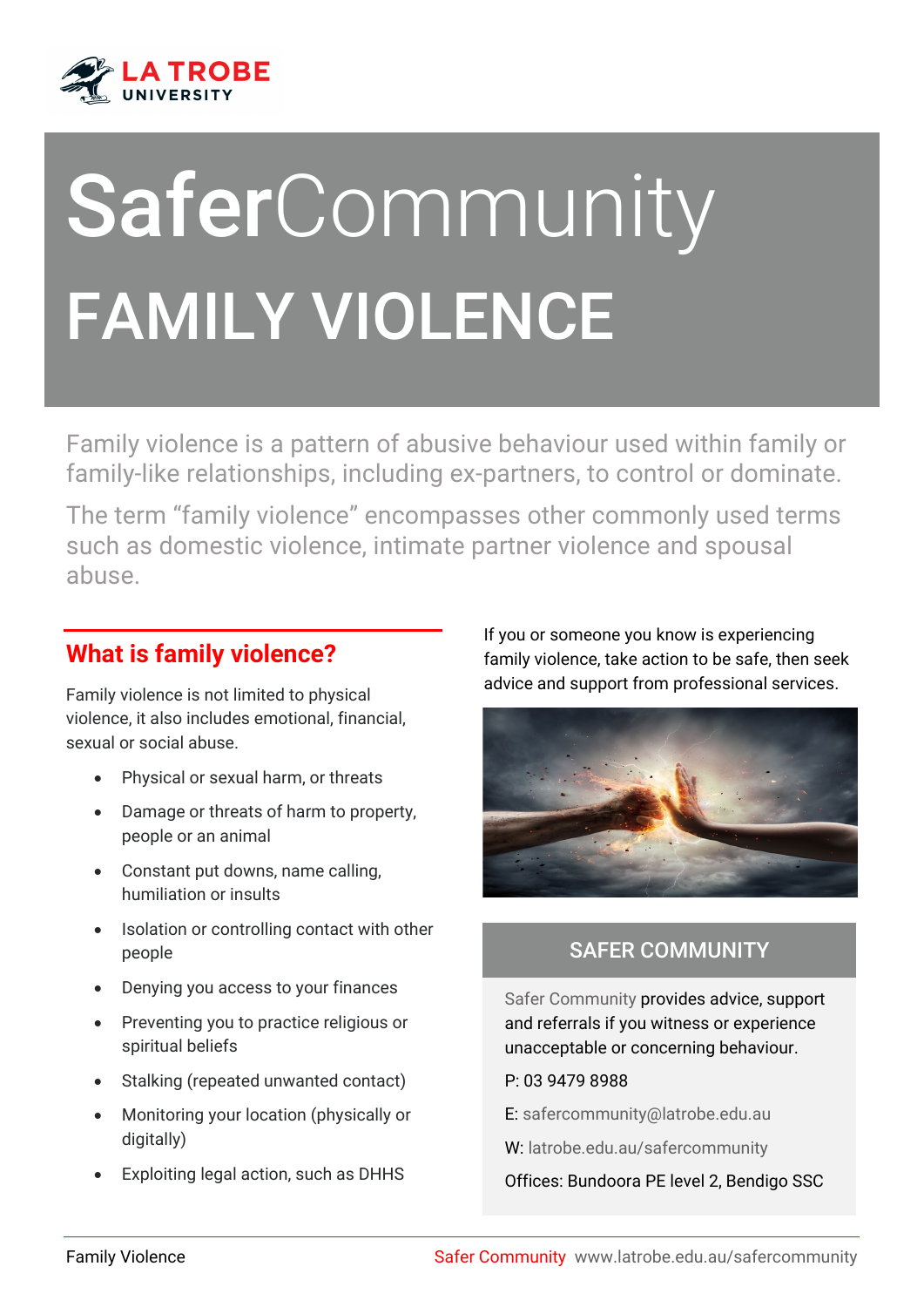

# SaferCommunity

## **Preparing to take action**

You can take the following actions to help make yourself safe. Be aware, that you are most at risk of violence when leaving an abusive relationship or situation. Only take the steps you feel safe to.

- Put emergency numbers in your phone
- Make a safety plan, including safe locations you can go
- Keep a bag with essential items (including cash) in a safe place
- Use incognito browsing if you don't want your search history to be viewed
- **Turn off GPS, Bluetooth and location** services on your devices
- Keep records of all evidence and document all incidents of abuse

If you are supporting someone else who is experiencing family violence, you should never force them to do anything; encourage them to seek expert advice and support.

#### **Immediate assistance**

If you receive a threat of harm, are concerned for your immediate safety, or require immediate assistance (for example if you have been sexually assaulted or are injured), call for help as soon as you can.

- On campus: 24/7 assistance from Security on 9479 2222 at all campuses
- Off campus: 000 for emergency services, Police, Fire and Ambulance

Consider seeking crisis accommodation.

- Safe steps: 1800 015 188 24 hours, family violence response centre for women and children
- State-wide after-hours service: 1800 825 955 from 5pm to 9am weeknights, and 24 hours on weekends

#### KEY FACTS

- 1 in 4 women (almost 2.2 million) in Australia have experienced at least one incident of violence by a male partner
- 1 in 12 men in Australia have experienced violence by a female intimate partner
- 1 in 10 women in Australia have experienced sexual violence by a male partner
- 95% of violence is at the hands of a male perpetrator
- 488 women were killed by a current or former partner between 2002 and 2012 – nearly one woman a week

#### **Seek advice and support**

- You can consider speaking with a trusted friend, family member or neighbour for support. Ask the person not to communicate with the perpetrator about you, such as giving information about your location.
- Seek advice, support and referrals from services at the University, including Safer Community, Security and Counselling (see Support and Referrals)
- Seek assistance from specialist family violence support services outside the University (see Support and Referrals)
- Consider making a report to [Police](https://www.police.vic.gov.au/family-violence#reporting-family-violence-to-police)
- Check the safety of your devices at the Office of the [eSafety Commissioner](https://www.esafety.gov.au/)
- Consider applying for an intervention order to prevent the person contacting or approaching you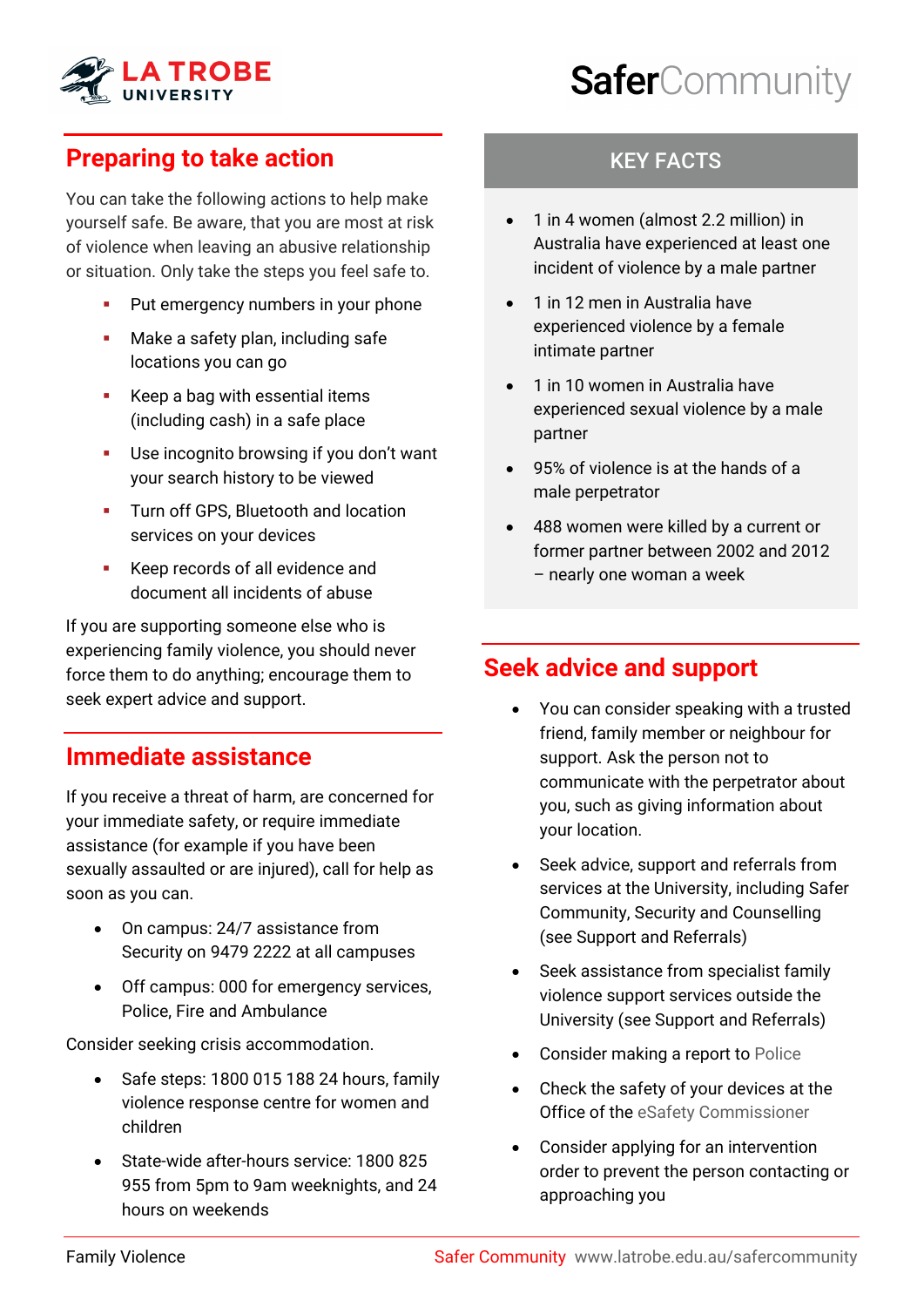



#### **SUPPORT AND REFERRALS**

#### On campus support services

**Safer Community**: advice, support and referrals if you or someone you know is experiencing family violence. Safer Community may be also able to offer you a Safe Connection – free smartphone and credit.

P: 9479 8988 E: [safercommunity@latrobe.edu.au](mailto:safercommunity@latrobe.edu.au) W[: latrobe.edu.au/safercommunity](http://www.latrobe.edu.au/safercommunity)

**Student Counselling**: personal psychological, social, and emotional support for students at La Trobe.

P: 9479 2956 E: [counselling@latrobe.edu.au](mailto:counselling@latrobe.edu.au) W: [www.latrobe.edu.au/counselling](http://www.latrobe.edu.au/counselling)

**Men's Wellbeing:** counselling support for male-identifying students

W[: www.latrobe.edu.au/students/support/wellbeing/mens-health-and-wellbeing](http://www.latrobe.edu.au/students/support/wellbeing/mens-health-and-wellbeing)

**La Trobe Out of Hours Crisis Line**: mental health and wellbeing support after hours (5pm to 9am weeknights, all day on weekends and public holidays).

P: 1300 146 307 Text: 0488 884 100

**La Trobe Student Association (LTSA)** offer free advocacy, legal advice and financial counselling.

W[: www.ltsa.com.au](http://www.ltsa.com.au/)

**Financial services:** for information, assistance and support with aid, loans, grants and financial support.

W[: www.latrobe.edu.au/students/admin/fees-and-money/assistance](http://www.latrobe.edu.au/students/admin/fees-and-money/assistance) 

**Special Consideration**: adjustments for exams and assessments if your studies have been impacted by family violence, contact Safer Community if you need supporting documentation.

W[: www.latrobe.edu.au/special-consideration](https://www.latrobe.edu.au/special-consideration)

#### Off campus support services

**Safe steps:** 24/7 family violence response centre, including phone and web chat for women and children. W[: www.safesteps.org.au](http://www.safesteps.org.au/) P: 1800 015 188

**Men's referral service**: counselling, information and referrals for men, to work toward ending family abuse W[: www.ntv.org.au](http://www.ntv.org.au/) P: 1300 766 491

**InTouch:** family violence service for women and children from migrant and refugee backgrounds.

W[: www.intouch.org.au](http://www.intouch.org.au/) P: 1800 755 988

**Rainbow Door**: a free service for all LGBTIQA+ people to connect you with specialist support services.

W[: www.rainbowdoor.org.au](http://www.rainbowdoor.org.au/) P: 1800 729 367 Text: 0480 017 246 Email: [support@rainbowdoor.org.au](mailto:support@rainbowdoor.org.au) 

**Daisy app**: search family violence support services in your area. Available in iOS and Android App stores.

**Office of the eSafety Commissioner**: for information and advice about the safety of your devices and online.

W[: www.esafety.gov.au](http://www.esafety.gov.au/) 

**Magistrates court**: to apply for an intervention order.

W[: www.mcv.vic.gov.au](http://www.mcv.vic.gov.au/) 

**Victoria Legal Aid:** for free legal advice, search answers online, chat or call.

W[: www.legalaid.vic.gov.au](http://www.legalaid.vic.gov.au/) P: 1300 792 387

**Child Protection Service:** 24/7 assistance for children and young people whose safety is at risk.

W[: www.services.dhhs.vic.gov.au/child-protection](http://www.services.dhhs.vic.gov.au/child-protection) P: 13 12 78